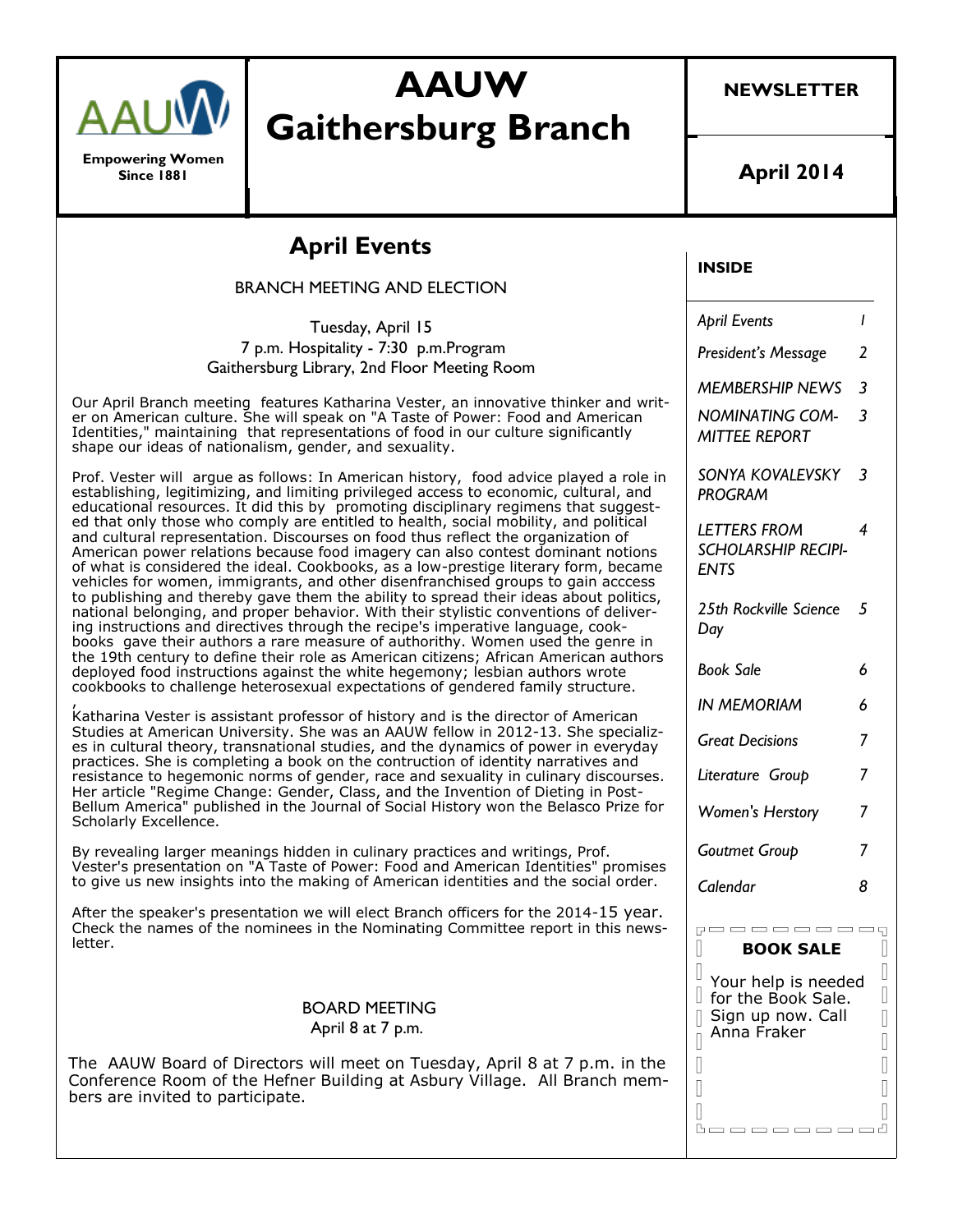### "**PRESIDENT'S MESSAGE**  *- Mary Wykes*

Welcome Spring--goodbye Winter!

It was wonderful to be able to have our March meeting as planned. It was very successful--well attended, with over 30 in the audience, including a number of guests resulting from Maria Roberts' excellent publicity, as well as 24 of our members. The speaker, Susan Soderberg from the Montgomery County Historical Society, was extremely knowledgable about her interesting topic, "Message or Myth: Quilts and the Underground Railroad." Her visuals of various quilt patterns added greatly to the enjoyment of the evening. Hospitality Chairperson Jean Hirsch, assisted by Sue Woodruff, had a beautiful St. Patrick's Day table with delicious refreshments.

During the business meeting, I recognized Haydee Rolin for her many years as our cultural arts chairperson and told the membership that she had just sold her home and would be moving next month to a retirement community in New Jersey to be closer to her daughter and family. Haydee will be greatly missed by our members and we wish her well in her new home.

Our April and May meetings will be at the recently completed beautiful Gaithersburg Library in a meeting room on the second floor. There is an elevator just inside the front door so it is easily accessible. Peeking through the window last week, I saw that it looked like a pleasant space.

Preparation for our biggest fundraiser of the year, our annual book sale, is well underway with sorting again this week at the Villas community room. We are proud of our Branch's history in sponsoring a successful used-book sale since the late 1970s when we raised about \$300 in the first sale, organized by Cathy Manning and Eleanor Jones, held on the steps of the current Asbury Adminstration Building. The book sale has grown immensely since that time. As a result, we provide financial support for numerous scholarships, fellowships, and student leadership development conference scholarships, as well as support for the AAUW Legal Advocacy Fund, Asbury Benevolent Fund, and we give donations of books to many nonprofit organizations in Gaithersburg. Moreover, the book sale is a great fellowship opportunity for our members to work together on a worthwhile project. It is also an opportunity for many students to help with the sale and earn Student Service Learning Hours (SSL).

Our Branch is pleased to be invited again this year to participate in the Asbury Methodist Village Green Day on Thursday, May 8, from 10 a.m.



to 12 p.m. We will have a table showing how AAUW promotes a green environment by annually recycling over 30,000 books (over 1,500 cu.ft.) which might otherwise enter the solid waste stream. This is considered an AAUW "Shape the Future Event" at which time we hope visitors might be interested in becoming Branch members, with the membership offered at half-price for those joining within a week of the event. .

The annual state meeting will be hosted by the Frederick Branch on Saturday, April 26, at the Hampton Inn & Suites, 1565 Opossumtown Pike, Frederick, from 8:30 to 4. The theme of the convention is "Making a Diffference." We will hear from members of our national staff about successes in public policy at the national level. "The Power of the Individual Member at the National Level" will be discussed by a panel of Lobby Corps members. Anita Rosen, our Maryland public policy covice president, will discuss "Setting Priorities for Maryland," followed by breakout groups of members discussing "Making a Difference in Maryland." There will be a business meeting after lunch followed by election of state officers for the coming year.

All members are welcome. Terry Medlar and I plan to go and we hope others will join us. It is always inspiring to meet members of other branches throughout Maryland and find out what they are doing.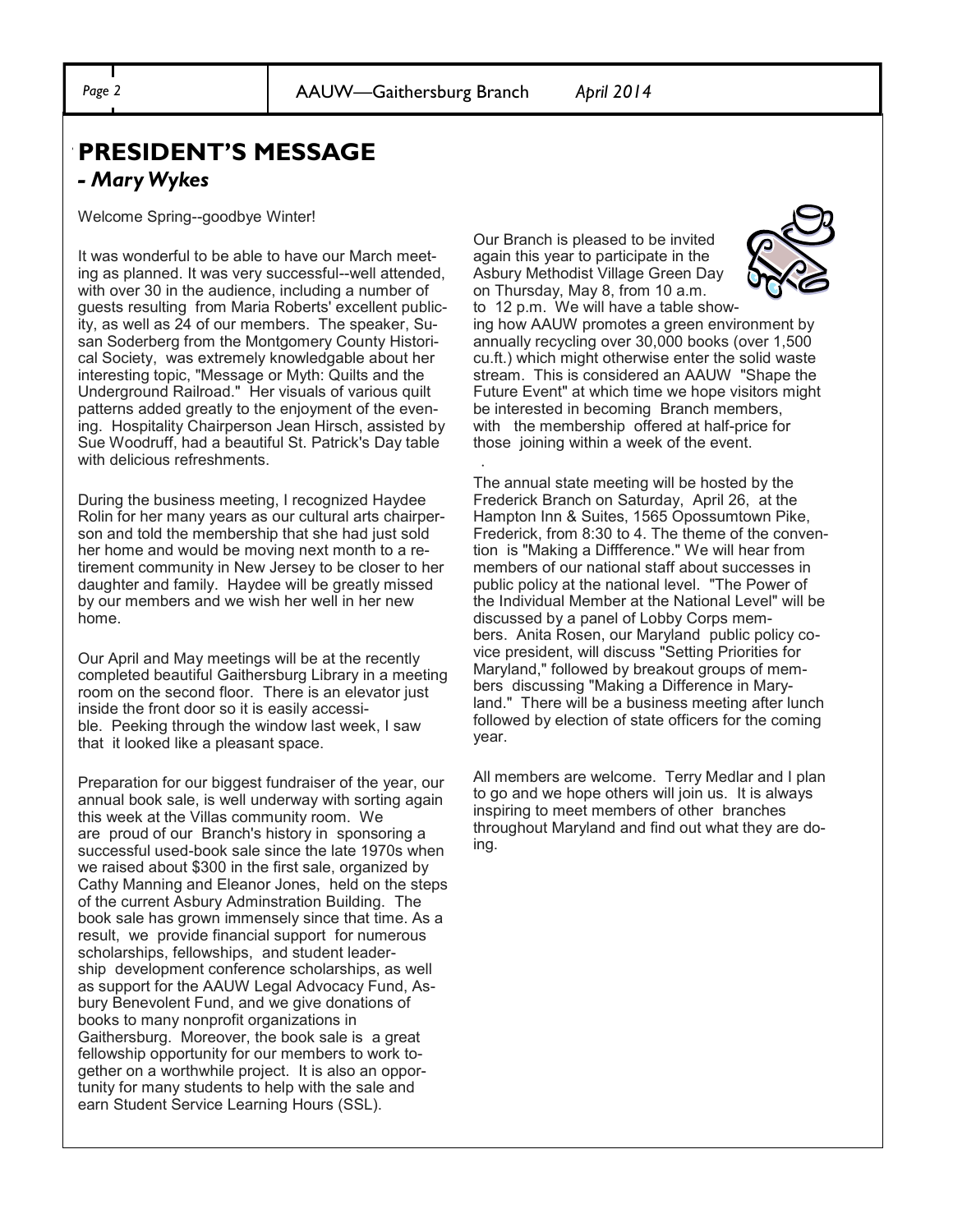*Page 3* AAUW—Gaithersburg Branch *April 2014*

tory.

## **MEMBERSHIP NEWS**

We are happy to welcome two new members to our Branch, making a membership of 65.

Susan Emery received her bachelor of science degree from Michigan State University and her master of science degree from the University of Maryland. She is presently executive director of the Circle of Rights.

Marcie Fenster has also joined our branch.

Please remember to add these two new mem-

# **NOMINATING COMMITTEE REPORT FOR 2014-15**

#### *--Anna Fraker, Chair*

The present officers have served the Branch well, and their work is recognized and appreciated by the Gaithersburg Branch, the state AAUW and national AAUW. These officers are eligible to remain in office, and they have agreed to do so. The offices and nominees for 2014-15 are as follow:

President, Mary Wykes. Vice President for Program, Patsy Marks and Anita Taylor. Vice President for Membership, Marilyn O'Connell.

Treasurer, Terry Medlar. Recording Secretary, Dorothy Camara. Corresponding Secretary, Jane Carroll.

The election will be held at the April Branch meeting. Nominations may be made from the floor at that time provided the person nominated has agreed to serve.

Serving on the Nominating Committee along with Chair Anna Fraker were Jean Hirsch and Maria Roberts.

## **SONYA KOVALEVSKY PROGRAM**

#### *--Louise Chatlynne, Interbranch Representative*

The Sonya Kovalevsky Program at Montgomey College is designed to excite middle school girls about STEM--science, technology, engineering and math. Girls from both public and private schools participate in the program, and AAUW Montgomery Interbranch is one of the sponsors. A call went out to all our branches for chaperones for the girls for a trip to the U.S. Science & Engineering Festival to be held on April 24. None of the other branches responded, but so many members from the Gaithersburg Branch responded that they can't all be used. Virginia Berges, Barbara Brooks, and Ja'Bette Jozopone responded the quickest and so will be chaperones for the day. I want

to give a shout-out to Betty Valdes, who also volunteered but is turned away because there is not enough room on the bus.

I will let you know when other opportunities to volunteer for the Sonya Kovalevsky Program arise. Meanwhile, be sure to attend the presentation "Forging Frontiers: Women Leaders in STEM" by Kate Campbell Stevenson. It will be held on Friday, April 4, at 7 p.m. at the Robert F. Parilla Performing Arts Center on the Montgomery Rockville campus at 51 Mannakee Street, Rockville. Admission is \$10.

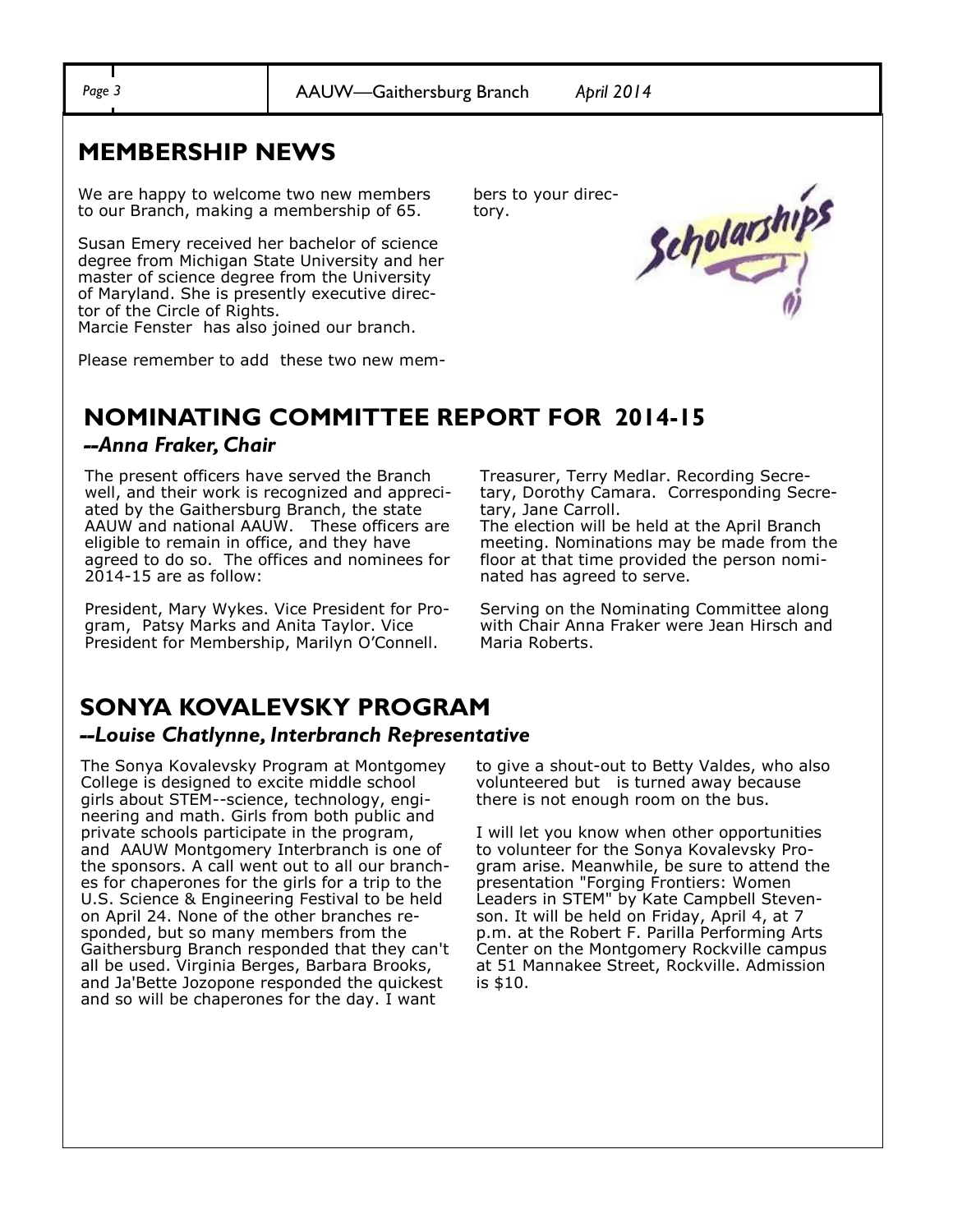### **LETTERS FROM SCHOLARSHIP RECIPIENTS**

We continue letting you see some of the letters of appreciation from our scholarship recipients. Here is one from Gricel Munoz, who attends Montgomery College and writes as follows.

Dear AAUW of Gaithersburg Scholarship Donors,

I've live in the US for about 14 years now; I am originally from Mar Del Plata, Argentina. My family and I came to the United States so that we could save money and continue building our house back home. Unfortunately life takes its turns, my mom got sick in 2007 and passed away and my father was an alcoholic that couldn't recuperate after the loss of my mother, so my siblings and I were taken away from my father and put under permanent guardianship. The last two years of high school were the most challenging, at this time I left my guardians home because I felt verbally abused. I was offered a basement to live in; therefore I stayed there for about 6 months until I was asked to start paying rent, but I couldn't come up with the money so I found myself being homeless.

At this point in my life I thought I was left with nothing, so I turned to my schools for help, and was given a hand. From then on I devoted all my efforts in school... I was a student in the 2 year Interior Design program at my tech school. I did not let my living circumstances stop me from reaching my goals. I was elected student President at Thomas Edison and fulfilled my duties giving back to my school. The same year I was selected as a Construction Trades Foundation Scholarship recipient as a senior, where I was offered two semesters of construction management courses at Montgomery College.

This same year my father left to Argentina, he had completed 2 years of sobriety, but still couldn't afford to take care of me. I was upset, still to this day that he gave up, that he was

going to be more than 4,000 miles away from me, and that he couldn't see all the great things I was going to accomplish. Again, I did not let this define me; I didn't let



the sense of abandonment fulfill all those empty holes, because I was going to fulfill them with my dreams. Now I stand here today, at the age of 18, entering into my third year here at Montgomery College for my major in construction management. I have received the Steve Wolford Memorial Scholarship for the second year in a row; I have received the top 5,000 dollar scholarship award from the Associated Builders and Contractors of Metropolitan DC this past semester; and I am now the acting president of the Student Construction Association here at Montgomery College. I plan on receiving my Associates degree in Construction Management, and will one day work for a General Contractor.

I couldn't thank you enough for your generous scholarship award; it has allowed me to continue my education, as I am a young independent woman living on my own and attending school as a full-time student. My life is now full of happiness because I am able to dedicate my time and effort to build my future. I am motivated by my continuous accomplishments, my past, and making my mother and father proud. I do not cry about what has been taken from me anymore, but, yes, love what I have been given, because what is really mine is never gone forever.

Yours truly, Gricel J Munoz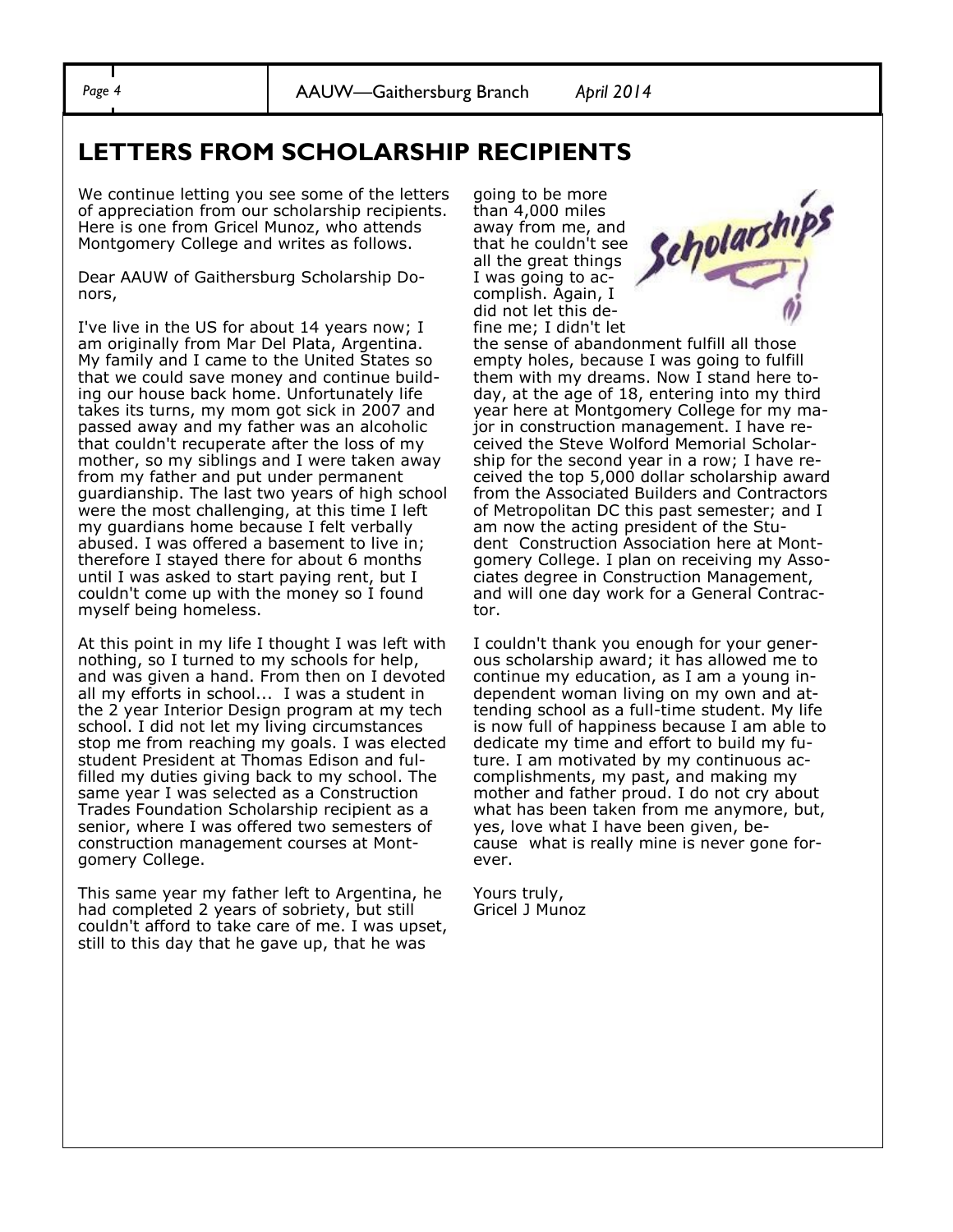le

**Kate Campbell Stevenson** 

ockvi

PRFSFNT





# Friday, April 4, 2014

7:00 pm- 9:00 pm **Montgomery College Rockville** Robert E. Parilla Performing Arts Center 51 Mannakee Street Rockville, MD







"History comes alive! Great educational theatre for all ages."

These women challenged the traditional expectations of their time. They possessed strong positive character traits and sought creative solutions to their problems. In Forging Frontiers, Kate Campbell Stevenson brings to life excellent examples of how women from the past provide stepping-stones for overcoming today's barriers and developing tomorrow's possibilities.

Admission \$10. To purchase tickets call 301-674-7884.

Rockville Science Center, Inc. | www.RockvilleScienceCenter.org | P.O. Box 1084, Rockville, MD 20849 | 240-FUN-8111 (240-386-8111) Copyright ©2009-2014, AIR ights Reserved. The name and symbol are taxdemarks of Rockville Science Center, Inc..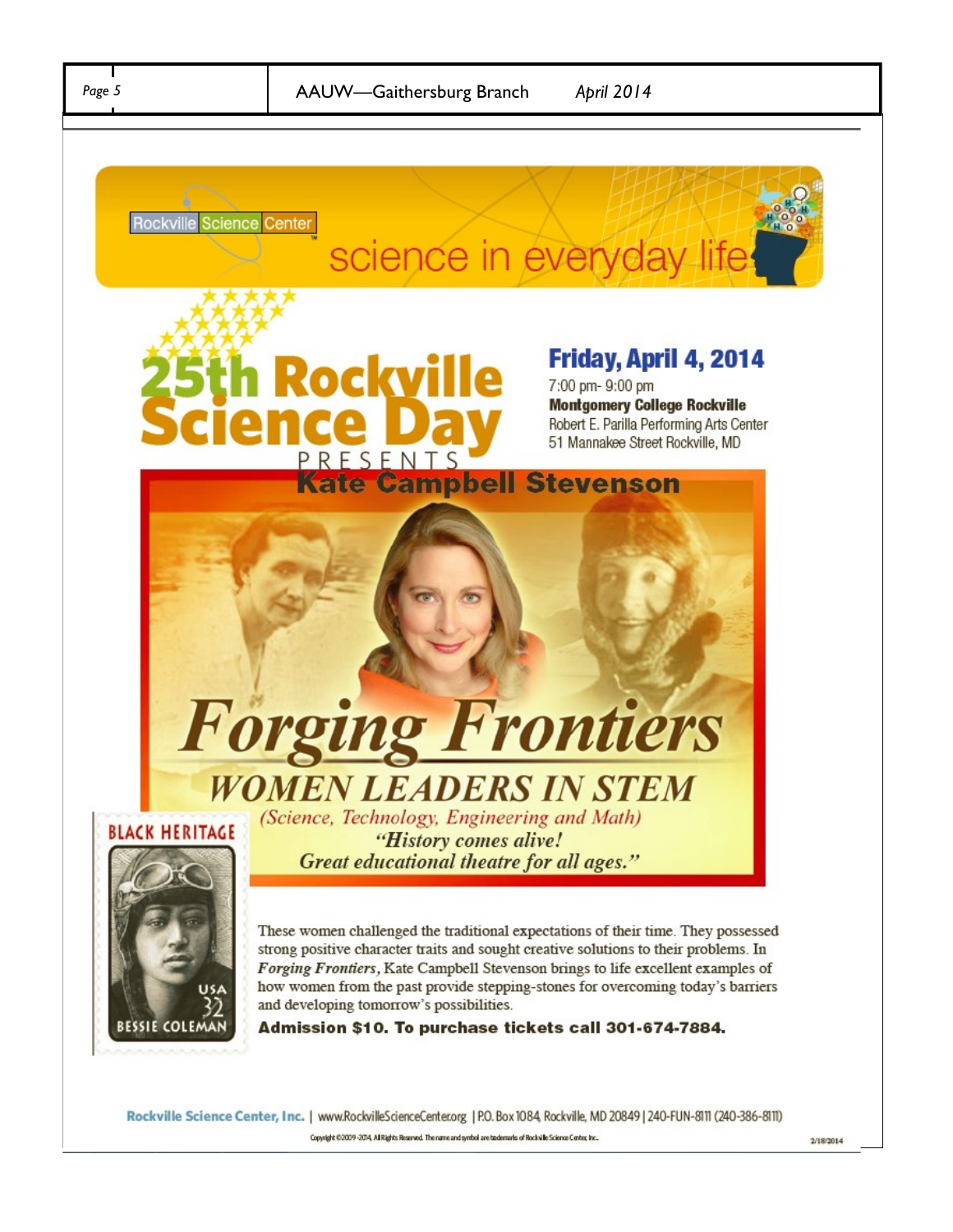ш

# **THE BOOK SALE IS COMING!!**

#### *- Liz Hessel, Chair for the Book Sale*

Our annual book sale is on May 1 to 3! Our sale has a good reputation for having the books well sorted, making it easier for customers to find what they want. We will be sorting and setting up between April 24 and April 29, with the sale open to only Asbury residents on April 30. Please note these dates on your calendar and set aside time to help. Hopefully, many members will volunteer for 15 to 20 hours during this period. We need lots of help organizing our 30,000 books. We also welcome your friends who are interested in sorting books.

One way each member may help is in publicizing the sale. We have large collections of books on: African American interests, art and photography, astrology and occult, children and youth, cookbooks, mystery, science fiction and fantasy fiction, over 20 foreign language books, history, crafts, Jewish interests, performing arts, religion, science, engineering, math, transportation, women's studies. In addition to books, we also sell CDs and DVDs. These include books and movies, as well as music recordings. Be sure to let your friends know about the book sale and let them know we accept donations year round. If you or your friends have books, CDs or DVDs to donate, contact Liz Hessel and she will arrange pickup.

We are collecting the names of clubs, groups, organizations and individuals who are interested in the topics we carry so that we can send them information. Can you provide the name and contact information



for African American groups, astrology clubs, book clubs, PTA newsletter editors, science fiction clubs, organizations representing foreign-born residents, history buffs, Jewish organizations, contacts at churches or seminaries, science or math groups, car/plane/train clubs? Please send contact information to Terry Medlar .

Remember, the proceeds from the book sale support our programs and scholarships for women. We contribute to the national AAUW graduate-level fellowships and to the Legal Advocacy Fund. In addition, last year we funded scholarships at Montgomery College and at the Universities at Shady Grove, as well as supporting three students in attending the National Conference for College Women Student Leaders. We were inspired by these scholarship recipients when they appeared at the September Branch meeting.

#### **IN MEMORIAM**

We extend our sincere sympathy to our Branch member Aurora Sevilla on the death of п **her husband Eduardo on March 8.** A memorial service was held at the Asbury Village **I** Guild Memorial Chapel on March 29 at 11 a.m., with a reception following the service in I  $\blacksquare$ the Park View Club Room.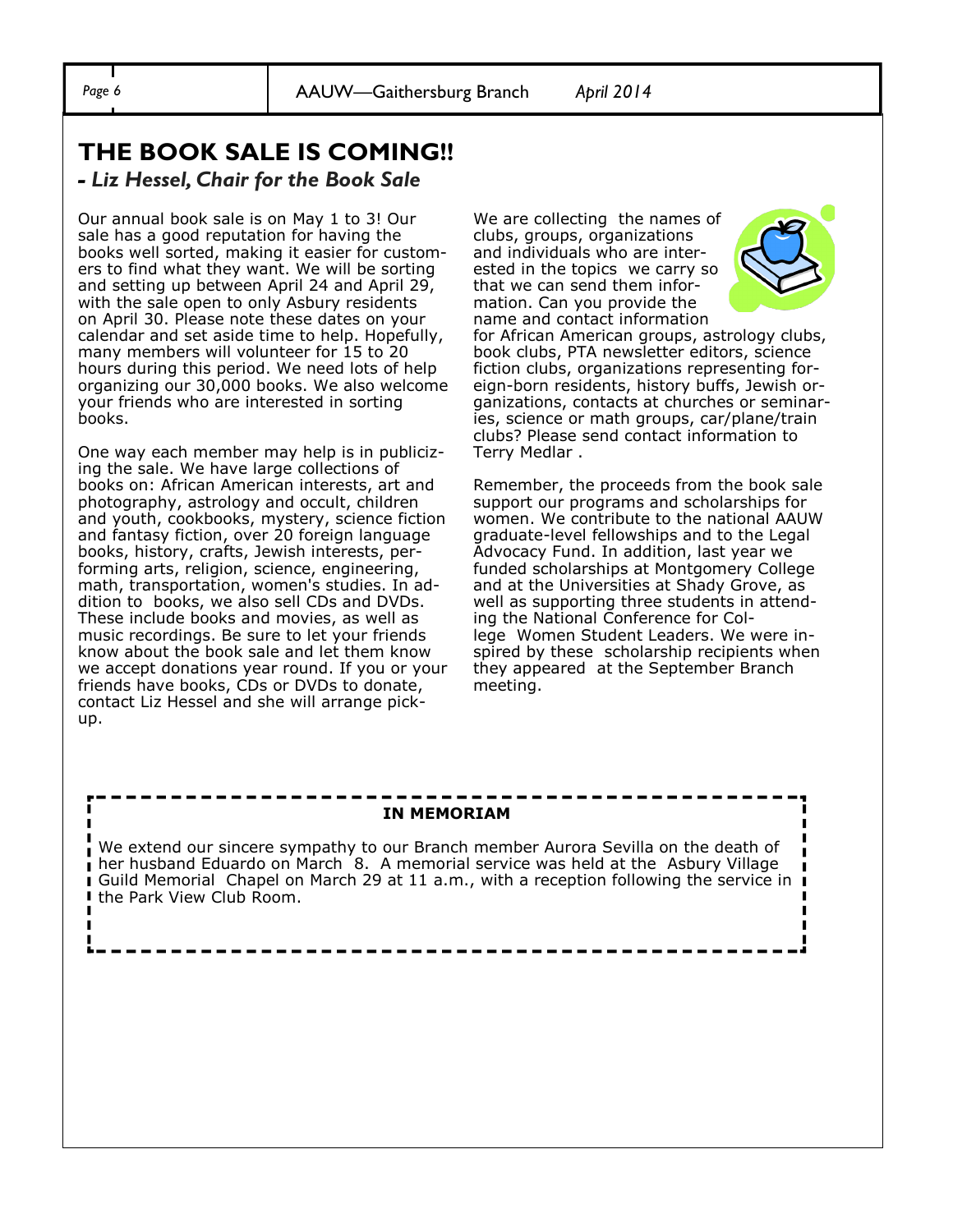#### **GREAT DECISIONS**  *- Vivian Otto, Coordinator*

The Great Decisions Group will meet on April 22 at 7 p.m. at the home of Anita Taylor, in the Park View Building at Asbury Villlage. Jean Kosow will lead the discussion on "Turkey's Challenge." Turkey has sought to join the European community toward becoming a European power. Learn all the steps needed to accomplish this.



AAUW Gaithersburg Branch http://gaithersburgmd.aauw.net

*Co-Vice Presidents for* 

*President Mary Wykes*

*Programs Patsy Marks* 

*Anita Taylor*

**LITERATURE GROUP** *- Bea Carasso Coordinator*



The Literature Group's next book for discussion is "Behind the Scenes, or, Thirty Years a Slave" by Ellizabeth Keckley. The

# **WOMEN'S HER-STORY**

*- Anita Taylor, Coordinator* 

Mary Wykes leads the April 23, 2:30 p.m.. session of the Her-Story group. She will start by introducing us to Jessie Field Shambaugh, Mother of 4-H Clubs. Mary notes that being in 4-H was a great part of her life as a farm girl growing up during the Depression in Illinois. She recalls that as a result of years of club work she was able to live at the wonderful cooperative 4-H House at the University of Illinois, the house still in existence and now a member of PanHellenic. The memories of most farm children would evoke similar kinds of stories.

Mary will also bring us information about Mary Church Terrell, teacher, author, and civil rights activist, who led the successful fight to integrate eating places in Washington, D.C. Her home, given to Howard University, was recently featured in The Washington Post. Sad that it is decaying instead of being a historic home and tourist attraction as it should be, Mary will explore with us the many facets of the life of this important leader.

## **GOURMET GROUP** *- Jean Friedmann, Coordinator*

The Grourmet Group will have an outing at Dutch's Daughter in Frederick for their April get-together. Jean Friedmann is planning it for

meeting will be on Saturday, April 26, at 10 a.m. at Bea Carasso's home.

The location of the meeting is in the Park View Club Room. Park View is Building 211 on the Asbury Methodist Village cam-

pus. It can be found via the Odendhal entrance by driving ahead after passing the gatehouse to the second stop sign, where you turn right onto Fellowship Circle. Follow Fellowship Circle a short way where it curves left to the top of an incline. Park along the street in front of or at the side of the building. From here you enter the lobby where the Club Room is on the right. In the unlikely event that all parking places are filled, drive around to the back where open parking is on top of the parking garage and you may come through the back door at the chapel entrance. You will need to buzz the receptionist, then take the elevator down to the lobby level.





*Treasurer* 

*Terry Medlar* 

*Recording Secretary Dorothy Camara*

*Corresponding Secretary Jane Carroll* 

*Newsletter Editor Qing Jiang*



Saturday lunch, 1 p.m. on April 19. If you have any interest in attending, please call Jean.